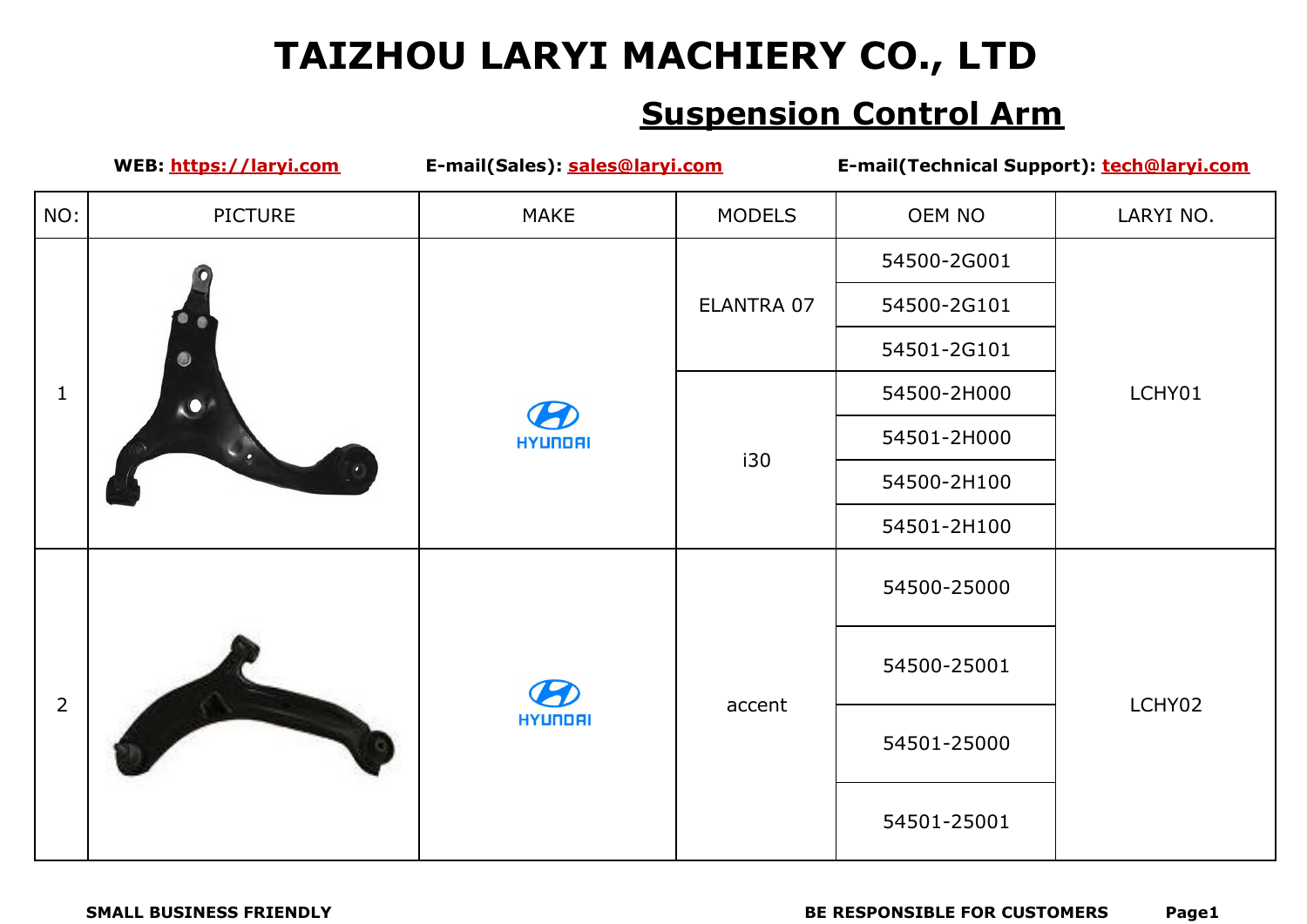|                | WEB: https://laryi.com | E-mail(Sales): sales@laryi.com               |                | E-mail(Technical Support): tech@laryi.com |           |
|----------------|------------------------|----------------------------------------------|----------------|-------------------------------------------|-----------|
| NO:            | <b>PICTURE</b>         | <b>MAKE</b>                                  | <b>MODELS</b>  | OEM NO                                    | LARYI NO. |
|                |                        |                                              |                | 54500-22000                               |           |
|                |                        |                                              |                | 54500-22100                               |           |
| 3              |                        | $\boldsymbol{\mathcal{P}}$<br><b>HYUNDAI</b> | accent         | 54501-22000                               | LCHY03    |
|                |                        |                                              |                | 54501-22100                               |           |
|                |                        |                                              |                | 54500-22200                               |           |
|                |                        |                                              | <b>ELANTRA</b> | 54500-2D500                               | LCHY04    |
|                |                        | $\boldsymbol{\Omega}$<br>HYUNDAI             |                | 54500-2D501                               |           |
|                |                        |                                              |                | 54500-2D000                               |           |
| $\overline{4}$ |                        |                                              |                | 54501-2D000                               |           |
|                |                        |                                              |                | 54500-2D002                               |           |
|                |                        |                                              |                | 54501-2D002                               |           |
|                |                        |                                              |                | 54500-2D502                               |           |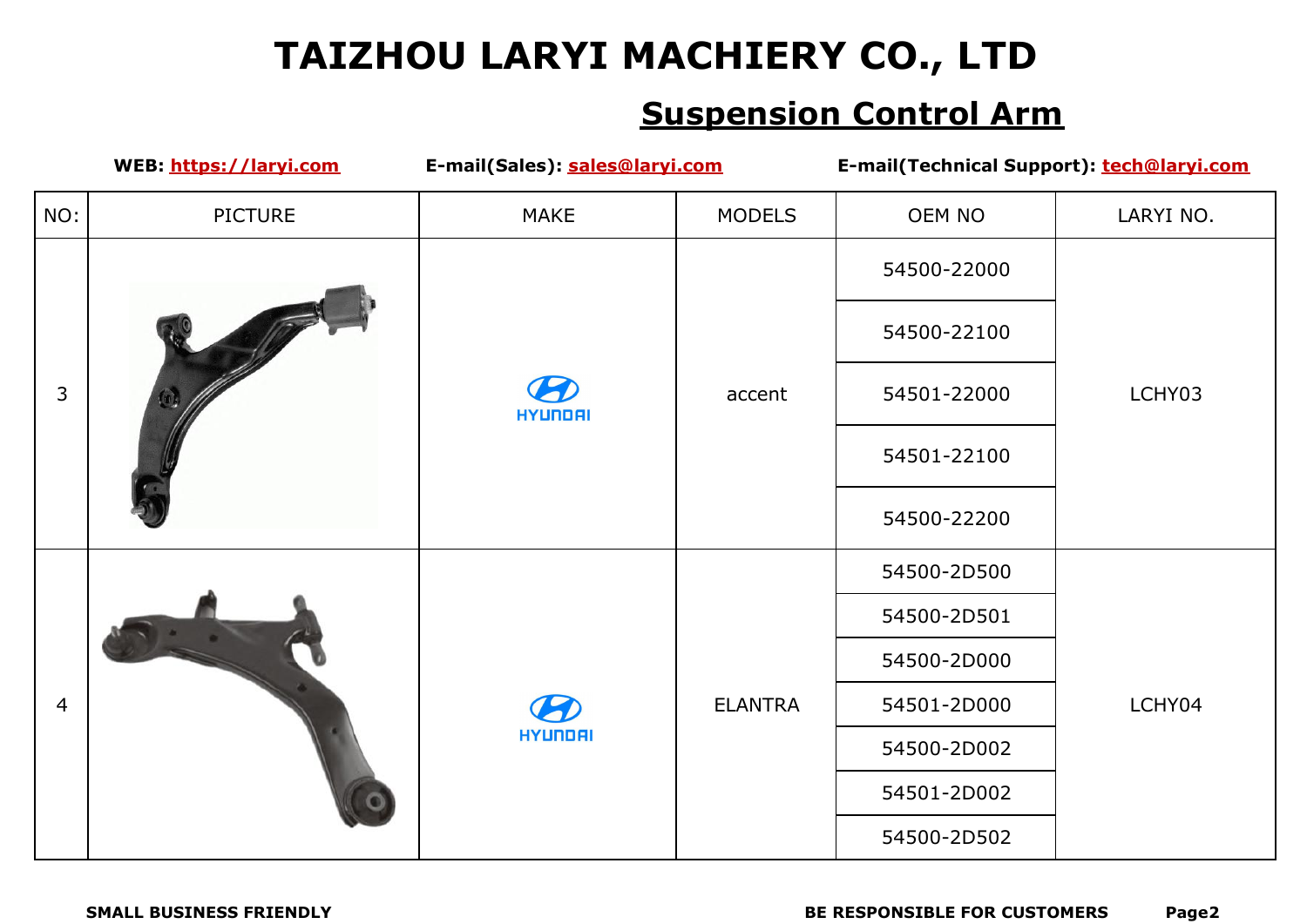|     | WEB: https://laryi.com | E-mail(Sales): sales@laryi.com |               | E-mail(Technical Support): tech@laryi.com |           |
|-----|------------------------|--------------------------------|---------------|-------------------------------------------|-----------|
| NO: | <b>PICTURE</b>         | <b>MAKE</b>                    | <b>MODELS</b> | OEM NO                                    | LARYI NO. |
| 5   |                        |                                |               | 54500-02000                               |           |
|     |                        |                                |               | 54500-02050                               |           |
|     |                        | $\boldsymbol{B}$               | <b>ATOS</b>   | 54500-02051                               | LCHY05    |
|     |                        | <b>HYUNDAI</b>                 |               | 54500-02052                               |           |
|     |                        |                                |               | 54500-05000                               |           |
|     |                        |                                |               | 54500-4A000                               |           |
|     |                        | 50<br><b>HYUNDAI</b>           | H-1 kasten    | 54501-4A000                               |           |
| 6   |                        |                                |               | 54500-4A600                               | LCHY06    |
|     |                        |                                | $H-1$ bus     | 54501-4A600                               |           |
|     |                        |                                |               |                                           |           |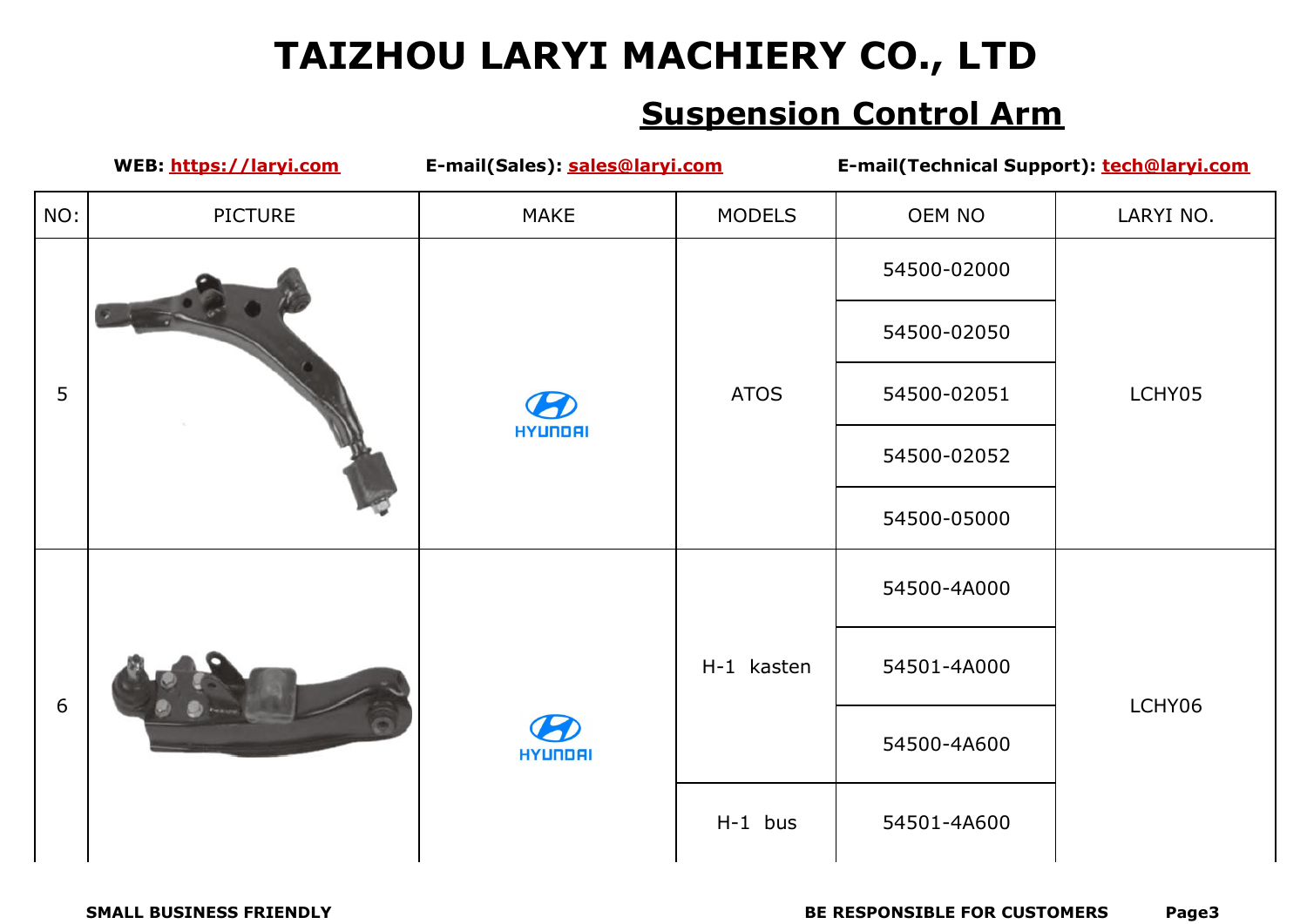|                | WEB: https://laryi.com | E-mail(Sales): sales@laryi.com        |               | E-mail(Technical Support): tech@laryi.com |           |
|----------------|------------------------|---------------------------------------|---------------|-------------------------------------------|-----------|
| NO:            | <b>PICTURE</b>         | <b>MAKE</b>                           | <b>MODELS</b> | OEM NO                                    | LARYI NO. |
|                |                        |                                       | H100 bus      | 54410-43000                               |           |
|                |                        |                                       |               | 54410-43005                               |           |
| $\overline{7}$ |                        |                                       |               | 54410-4B000                               |           |
|                |                        | $\boldsymbol{\mathcal{P}}$<br>HYUNDAI | <b>STAREX</b> | 54430-43000                               | LCHY07    |
|                |                        |                                       |               | 54430-43005                               |           |
|                |                        |                                       | H-1 kasten    | 54430-4B000                               |           |
|                |                        |                                       |               | 54500-1E000                               |           |
| 8              | $\bullet$              | 5<br>HYUNDAI                          | accent        | 54500-1E100                               | LCHY08    |
|                |                        |                                       |               | 54500-0J000                               |           |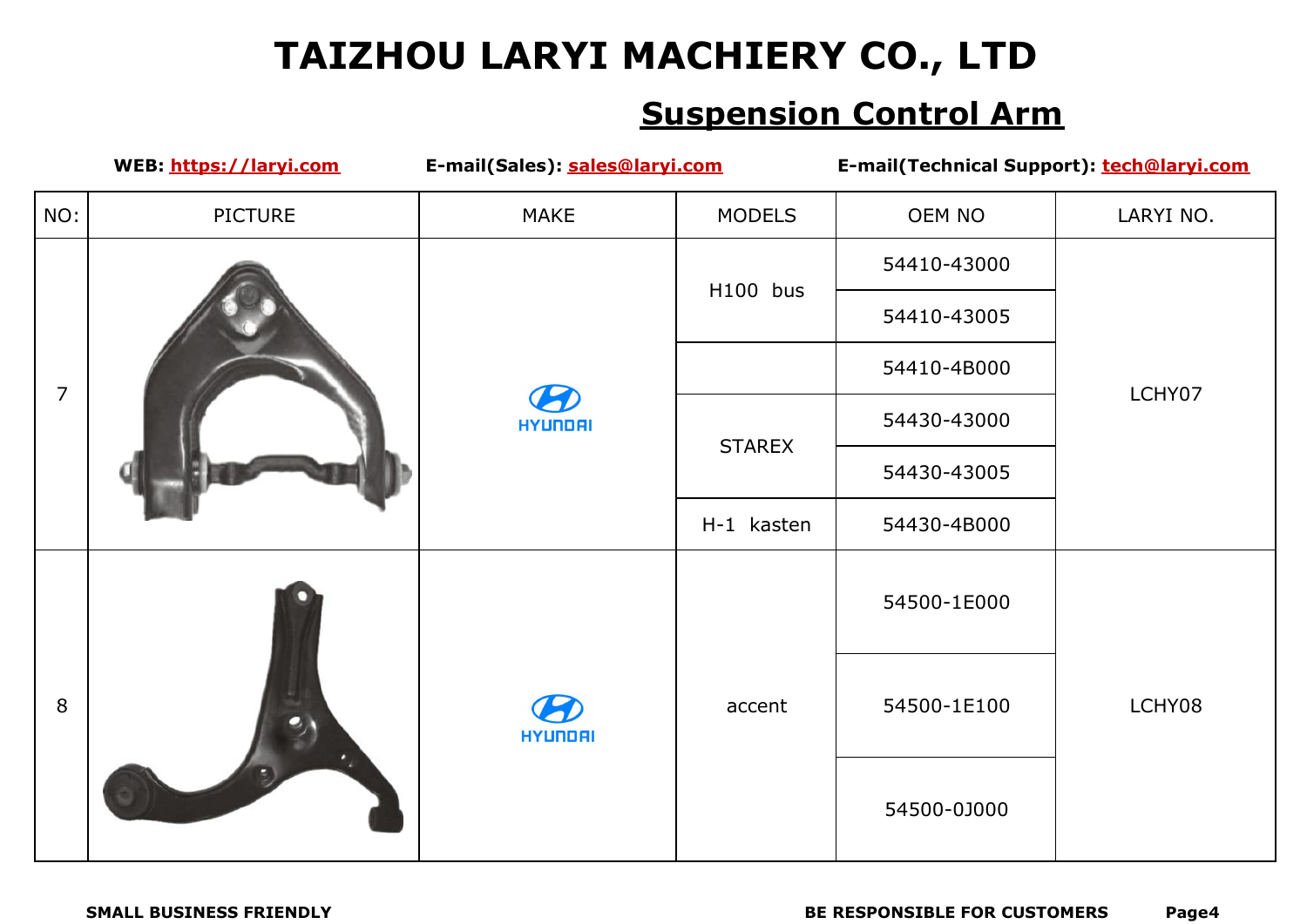|     | WEB: https://laryi.com | E-mail(Sales): sales@laryi.com |               | E-mail(Technical Support): tech@laryi.com |           |
|-----|------------------------|--------------------------------|---------------|-------------------------------------------|-----------|
| NO: | <b>PICTURE</b>         | <b>MAKE</b>                    | <b>MODELS</b> | OEM NO                                    | LARYI NO. |
|     |                        |                                |               | 54501-1C000                               |           |
|     |                        |                                | <b>GETZ</b>   | 54500-1C000                               | LCHY09    |
|     | 9                      | $\boldsymbol{B}$<br>HYUNDAI    |               | 54500-1C010                               |           |
|     |                        |                                |               | 54501-1C010                               |           |
|     |                        |                                | <b>SONATA</b> | 54500-38000                               |           |
|     |                        |                                |               | 54500-38010                               |           |
| 10  |                        | <b>HYUNDAI</b>                 |               | 54500-38620                               | LCHY10    |
|     |                        |                                | XG            | 54500-3F000                               |           |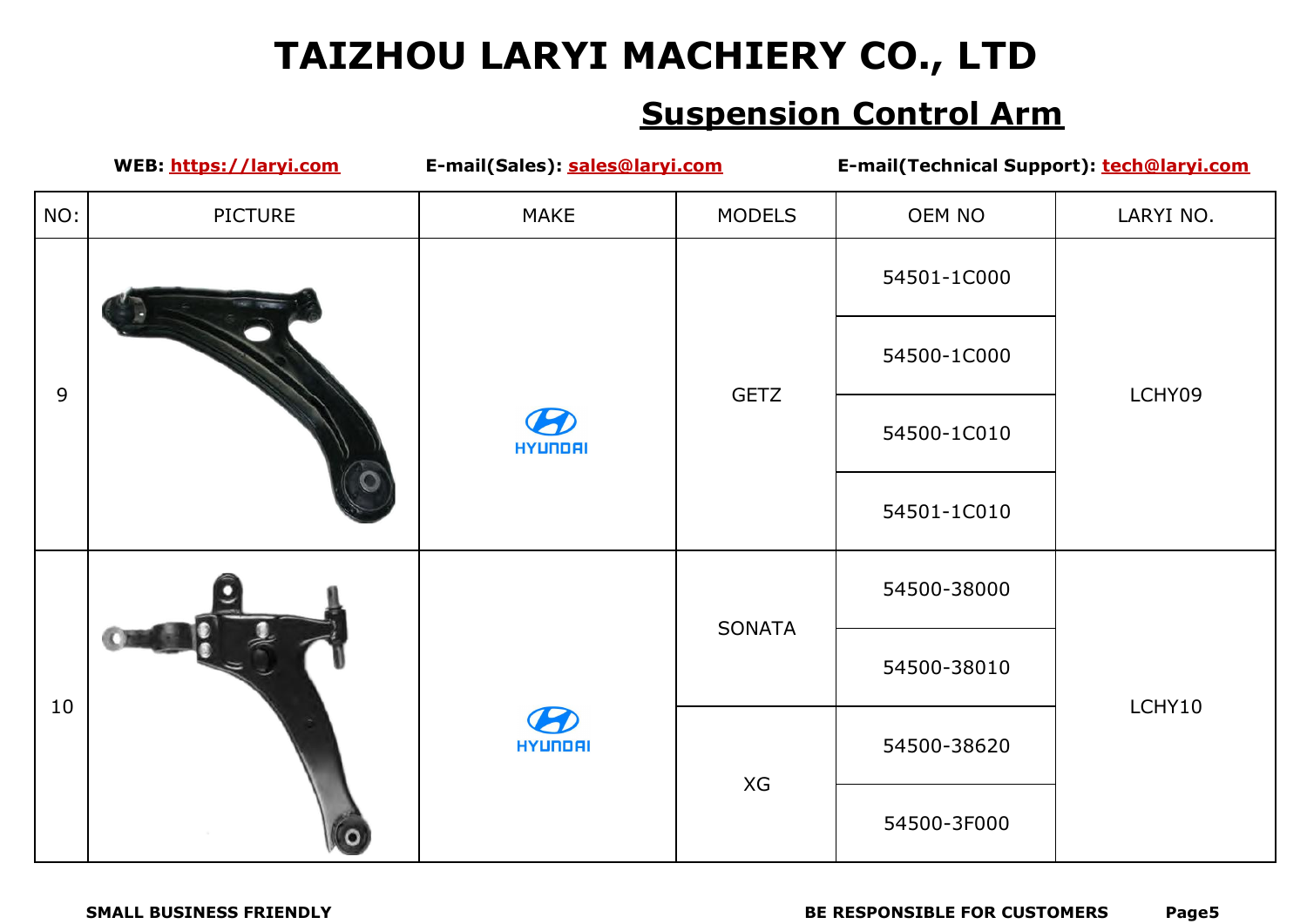|     | WEB: https://laryi.com | E-mail(Sales): sales@laryi.com |                | E-mail(Technical Support): tech@laryi.com |           |
|-----|------------------------|--------------------------------|----------------|-------------------------------------------|-----------|
| NO: | PICTURE                | <b>MAKE</b>                    | <b>MODELS</b>  | OEM NO                                    | LARYI NO. |
| 11  |                        | 5                              | PLEASE MOVE    | 54500-0Q000                               | LCHY11    |
|     |                        | <b>HYUNDAI</b>                 |                | 54501-0Q000                               |           |
| 12  |                        |                                | <b>SANTAFE</b> | 54500-26000                               | LCHY12    |
|     |                        | $\boldsymbol{B}$<br>HYUNDAI    |                | 54501-26000                               |           |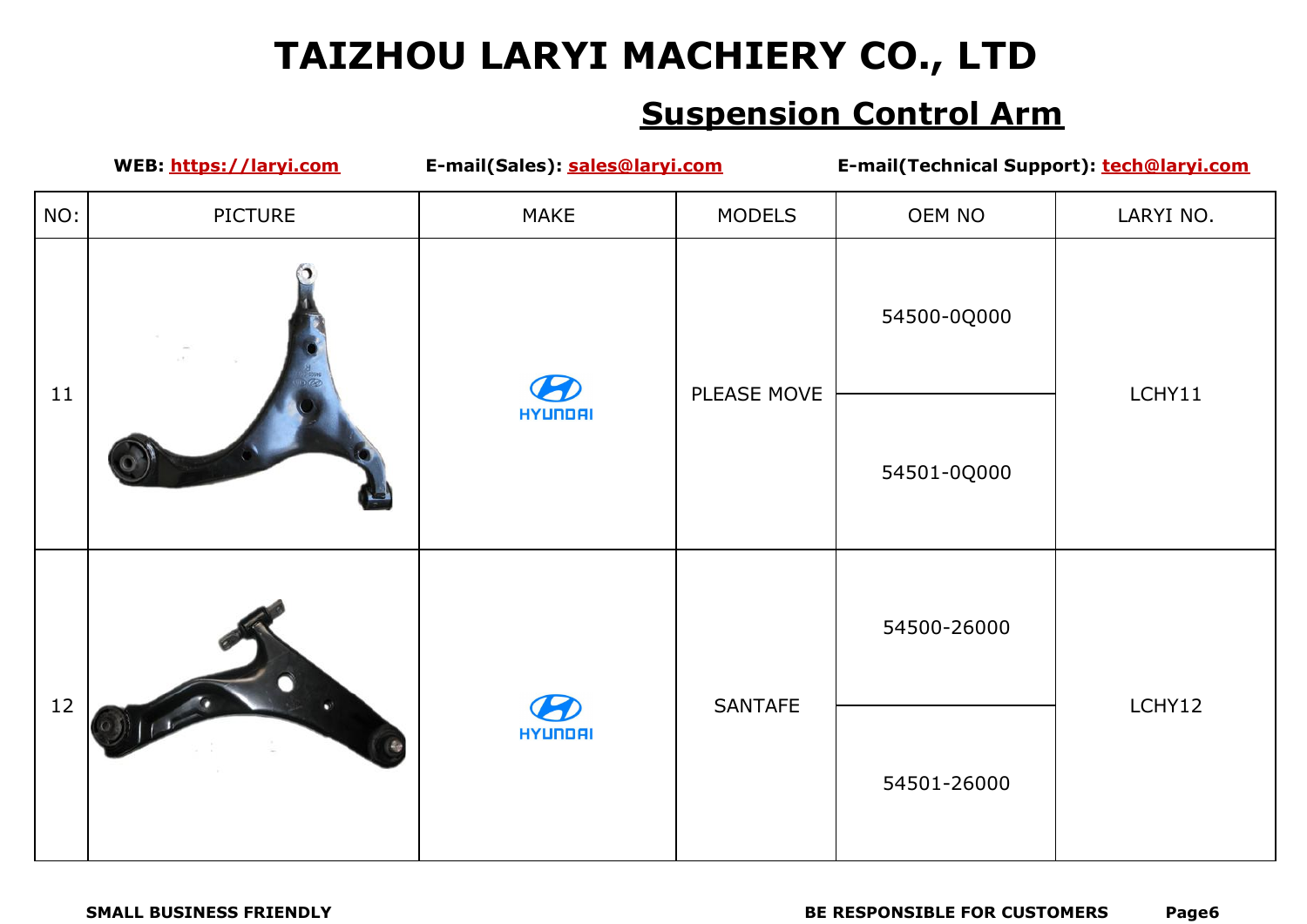|     | WEB: https://laryi.com | E-mail(Sales): sales@laryi.com               |               | E-mail(Technical Support): tech@laryi.com |           |
|-----|------------------------|----------------------------------------------|---------------|-------------------------------------------|-----------|
| NO: | <b>PICTURE</b>         | <b>MAKE</b>                                  | <b>MODELS</b> | OEM NO                                    | LARYI NO. |
|     |                        |                                              |               | 54500-2E000                               |           |
|     | $\bullet$              |                                              |               | 54500-2E001                               |           |
| 13  |                        | $\boldsymbol{\mathcal{P}}$                   | <b>TUCSON</b> | 54500-1F000                               | LCHY13    |
|     |                        | HYUNDAI                                      |               | 54500-2E010                               |           |
|     |                        |                                              |               | 54500-2E030                               |           |
|     |                        | $\boldsymbol{\mathcal{B}}$<br><b>HYUNDAI</b> | SONATA        | 54410-38000                               | LCHY14    |
|     |                        |                                              |               | 54420-38000                               |           |
| 14  |                        |                                              |               | 54420-38600                               |           |
|     |                        |                                              |               | 54420-3F100                               |           |
|     |                        |                                              |               |                                           |           |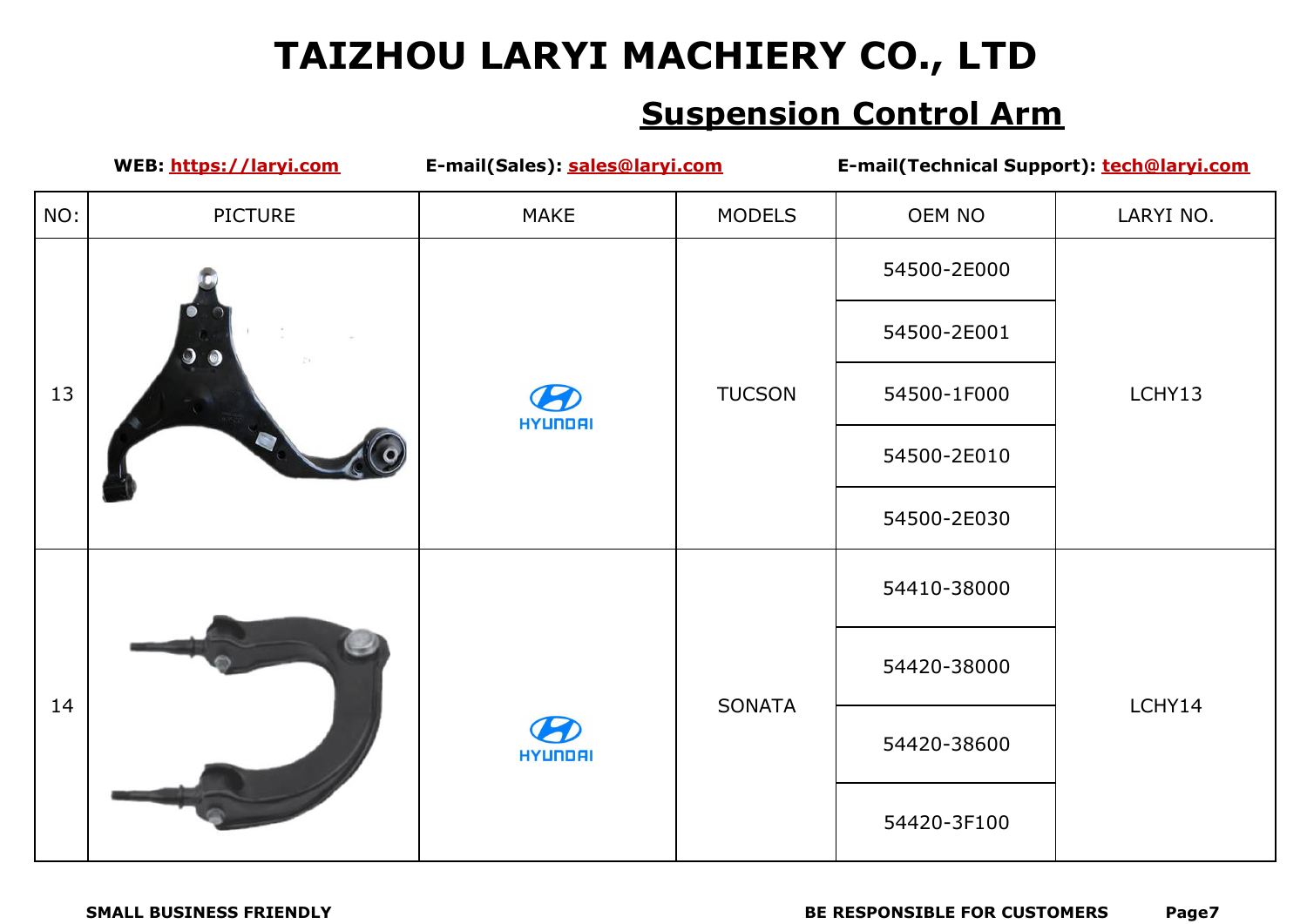|     | WEB: https://laryi.com | E-mail(Sales): sales@laryi.com |                | E-mail(Technical Support): tech@laryi.com |           |
|-----|------------------------|--------------------------------|----------------|-------------------------------------------|-----------|
| NO: | PICTURE                | <b>MAKE</b>                    | <b>MODELS</b>  | OEM NO                                    | LARYI NO. |
|     |                        |                                | $H-1$ bus      | 54510-43150                               |           |
|     |                        | $\boldsymbol{B}$               | H100 bus       | 54510-43152                               | LCHY15    |
| 15  |                        | HYUNDAI                        |                | 54510-43151                               |           |
|     |                        |                                | <b>STAREX</b>  | 54540-43150                               |           |
|     |                        | $\boldsymbol{B}$<br>HYUNDAI    | <b>SANTAFE</b> | 54500-2B100                               | LCHY16    |
|     |                        |                                |                | 54501-2B100                               |           |
| 16  | ГO                     |                                |                | 54500-2B000                               |           |
|     |                        |                                |                | 54501-2B000                               |           |
|     |                        |                                |                | 54500-2B500                               |           |
|     |                        |                                |                | 54501-2B500                               |           |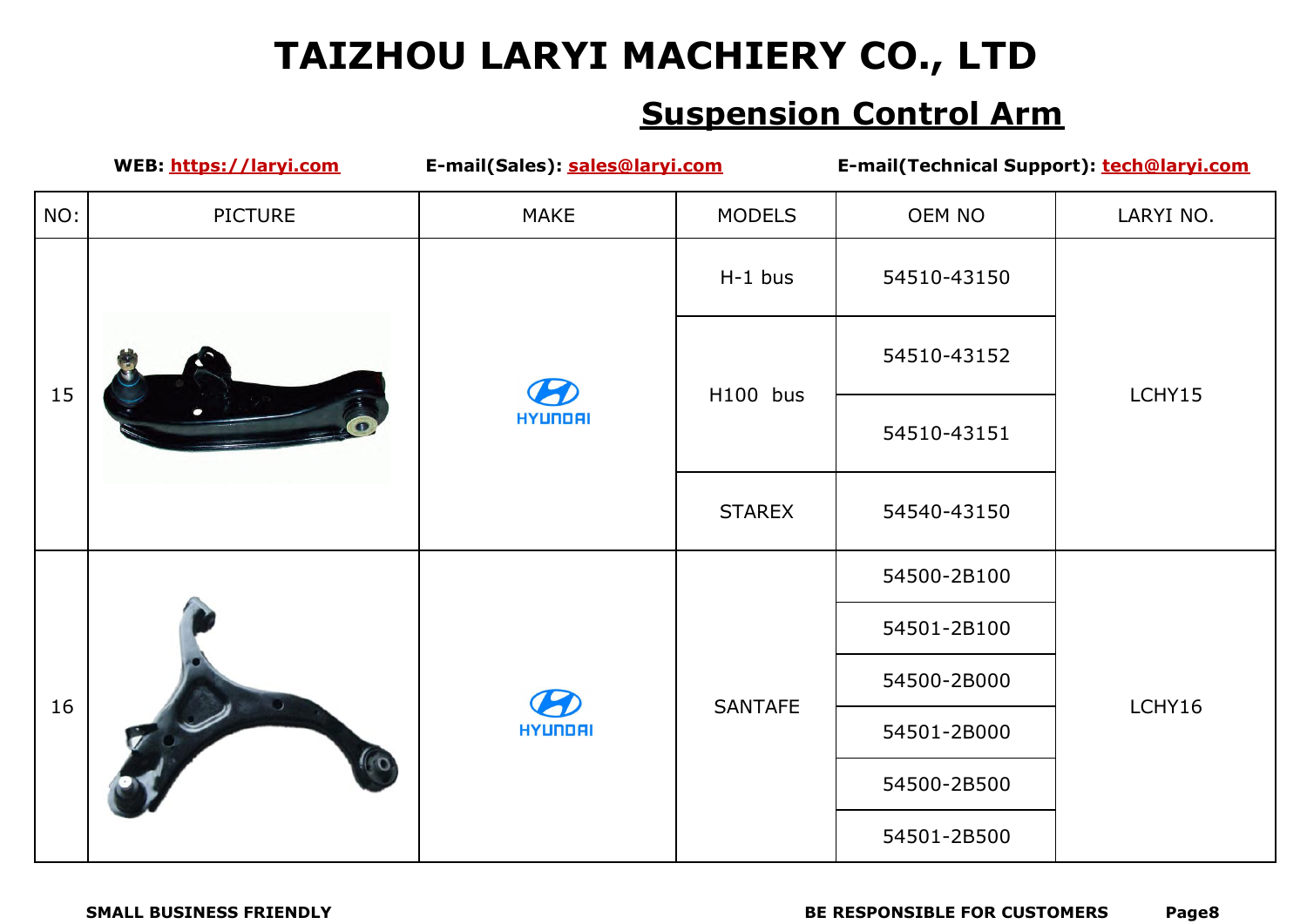|     | WEB: https://laryi.com | E-mail(Sales): sales@laryi.com |               | E-mail(Technical Support): tech@laryi.com |           |
|-----|------------------------|--------------------------------|---------------|-------------------------------------------|-----------|
| NO: | PICTURE                | <b>MAKE</b>                    | <b>MODELS</b> | OEM NO                                    | LARYI NO. |
|     |                        |                                |               | 54540-4B000                               |           |
|     |                        |                                |               | 54510-4B000                               | LCHY17    |
|     |                        | $\boldsymbol{\mathcal{B}}$     |               | 54510-4B001                               |           |
| 17  |                        | HYUNDAI                        | H100 bus      | 54540-4B001                               |           |
|     |                        |                                |               | 54510-4F000                               |           |
|     |                        |                                |               | 54540-4F000                               |           |
|     |                        |                                | SONATA        | 55110-38000                               |           |
|     |                        | 5<br><b>HYUNDAI</b>            | XG            | 55110-38600                               | LCHY18    |
| 18  |                        |                                |               | 55110-38601                               |           |
|     |                        |                                |               | 55120-38000                               |           |
|     |                        |                                |               |                                           |           |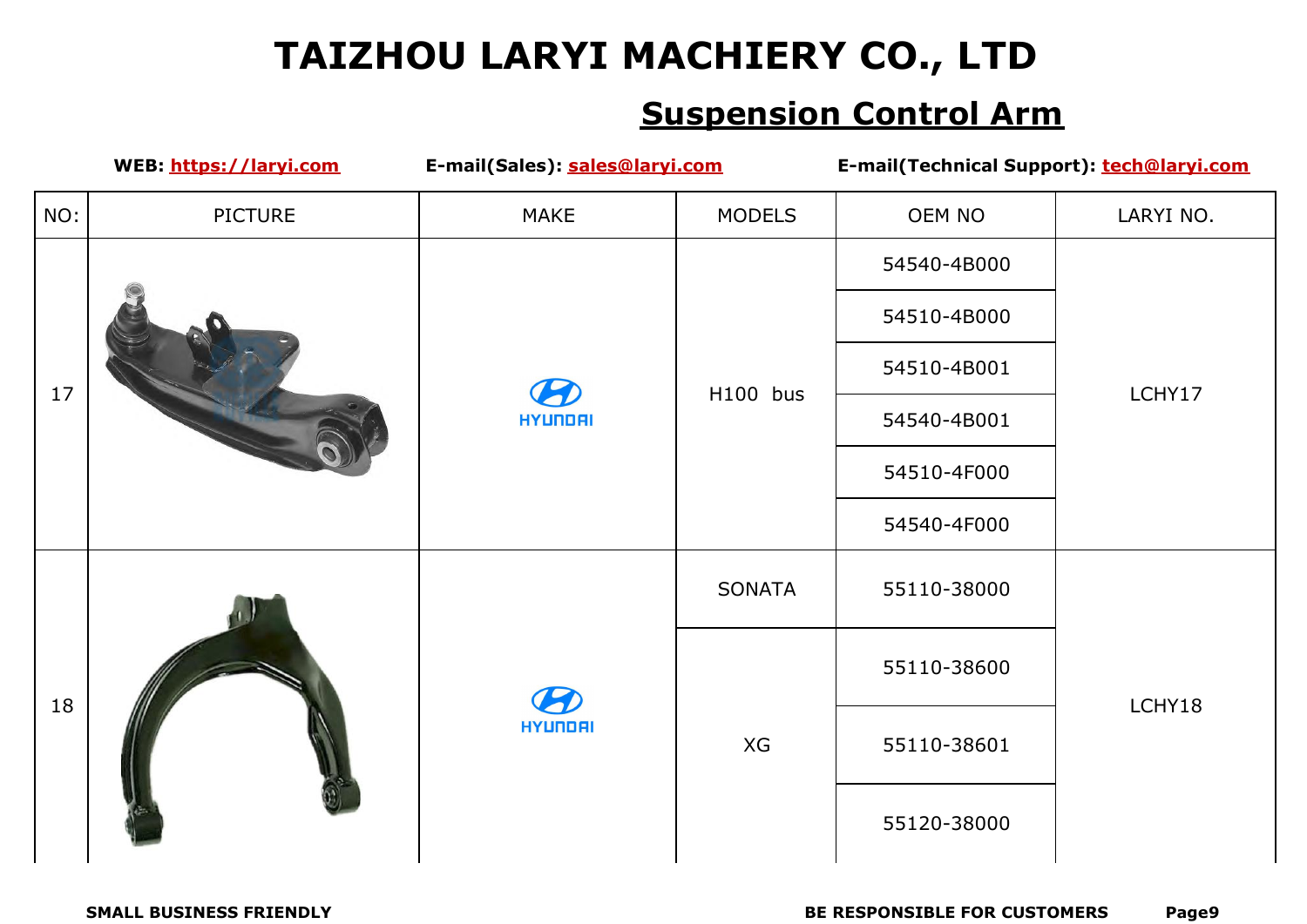|     | E-mail(Sales): sales@laryi.com<br>WEB: https://laryi.com |                                       | E-mail(Technical Support): tech@laryi.com |             |           |  |
|-----|----------------------------------------------------------|---------------------------------------|-------------------------------------------|-------------|-----------|--|
| NO: | <b>PICTURE</b>                                           | <b>MAKE</b>                           | <b>MODELS</b>                             | OEM NO      | LARYI NO. |  |
| 19  |                                                          | HYUNDAI                               | SONATA                                    | 55210-38000 | LCHY19    |  |
|     |                                                          |                                       |                                           | 54500-3K000 |           |  |
| 20  | $\bullet$                                                | $\boldsymbol{\mathcal{B}}$<br>HYUNDAI | SONATA                                    | 54500-3K500 | LCHY20    |  |
|     |                                                          |                                       |                                           | 54500-3K060 |           |  |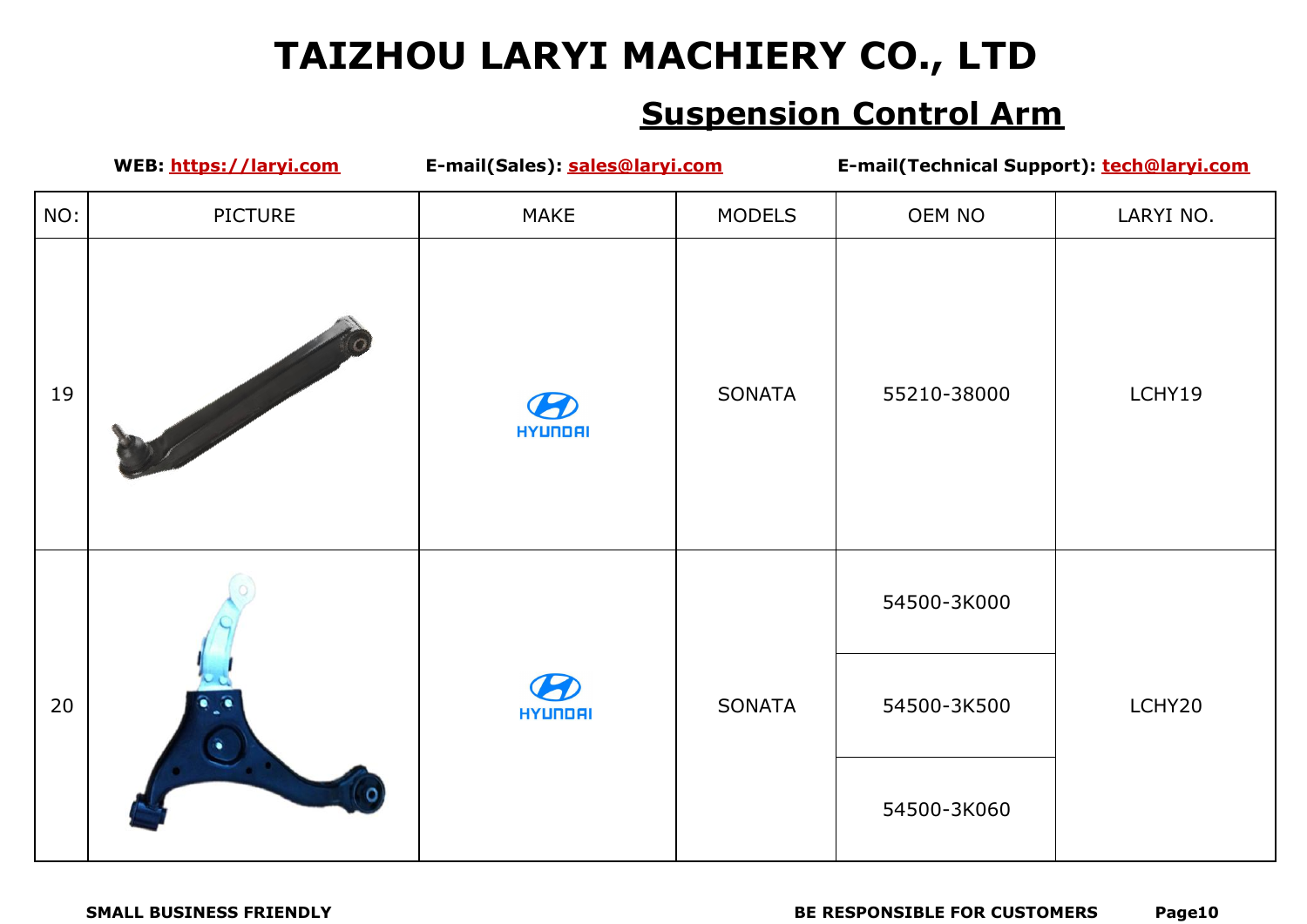|     | WEB: https://laryi.com | E-mail(Sales): sales@laryi.com               |               | E-mail(Technical Support): tech@laryi.com |           |
|-----|------------------------|----------------------------------------------|---------------|-------------------------------------------|-----------|
| NO: | <b>PICTURE</b>         | <b>MAKE</b>                                  | <b>MODELS</b> | OEM NO                                    | LARYI NO. |
| 21  |                        |                                              |               | 54410-3F601                               |           |
|     |                        |                                              | SONATA        | 54410-3K000                               | LCHY21    |
|     |                        | $\boldsymbol{\mathcal{B}}$<br><b>HYUNDAI</b> |               | 54420-3K000                               |           |
|     |                        |                                              |               | 54420-3F601                               |           |
|     |                        |                                              | iX35          | 54500-2S000                               | LCHY22    |
|     |                        | $\boldsymbol{B}$<br>HYUNDAI                  |               | 54501-2S000                               |           |
|     |                        |                                              |               | 54500-2Y000                               |           |
| 22  |                        |                                              |               | 54501-2Y000                               |           |
|     |                        |                                              |               | 54500-4T000                               |           |
|     |                        |                                              | 智跑 K5         | 54501-2Z000                               |           |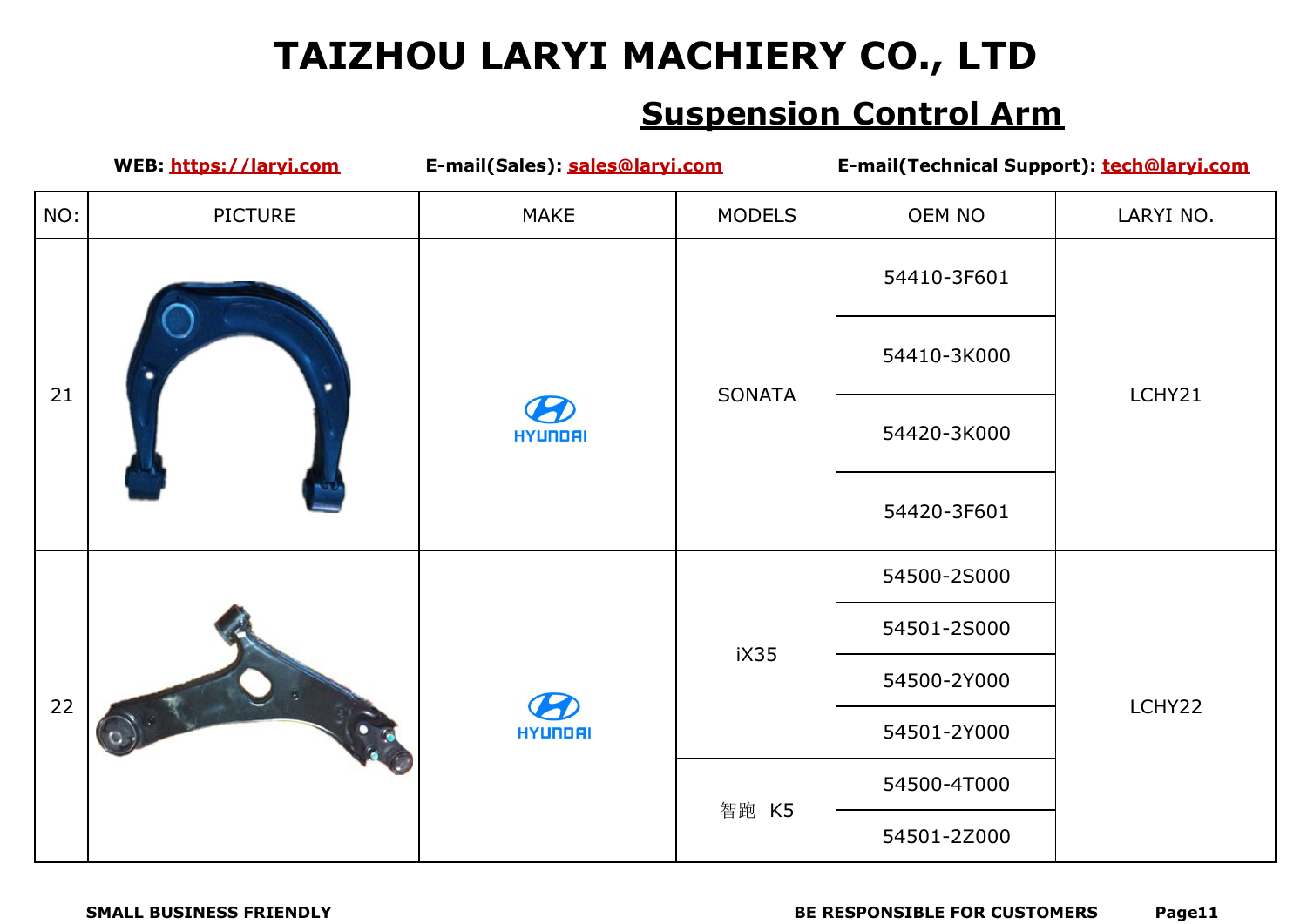|     | WEB: https://laryi.com | E-mail(Sales): sales@laryi.com           |               | E-mail(Technical Support): tech@laryi.com |           |
|-----|------------------------|------------------------------------------|---------------|-------------------------------------------|-----------|
| NO: | <b>PICTURE</b>         | <b>MAKE</b>                              | <b>MODELS</b> | OEM NO                                    | LARYI NO. |
| 23  |                        | $\boldsymbol{\mathcal{P}}$               | MATRIX        | 54500-17000                               | LCHY23    |
|     |                        | <b>HYUNDAI</b>                           |               | 54501-17000                               |           |
|     |                        |                                          | COUPE         | 54500-29000                               |           |
|     |                        | $\boldsymbol{\varPhi}$<br><b>HYUNDAI</b> |               | 54501-29000                               | LCHY24    |
| 24  |                        |                                          |               | 54500-29500                               |           |
|     |                        |                                          |               | 54501-29500                               |           |
|     |                        |                                          | LANTRA        | 54500-27000                               |           |
|     |                        |                                          |               | 54501-27000                               |           |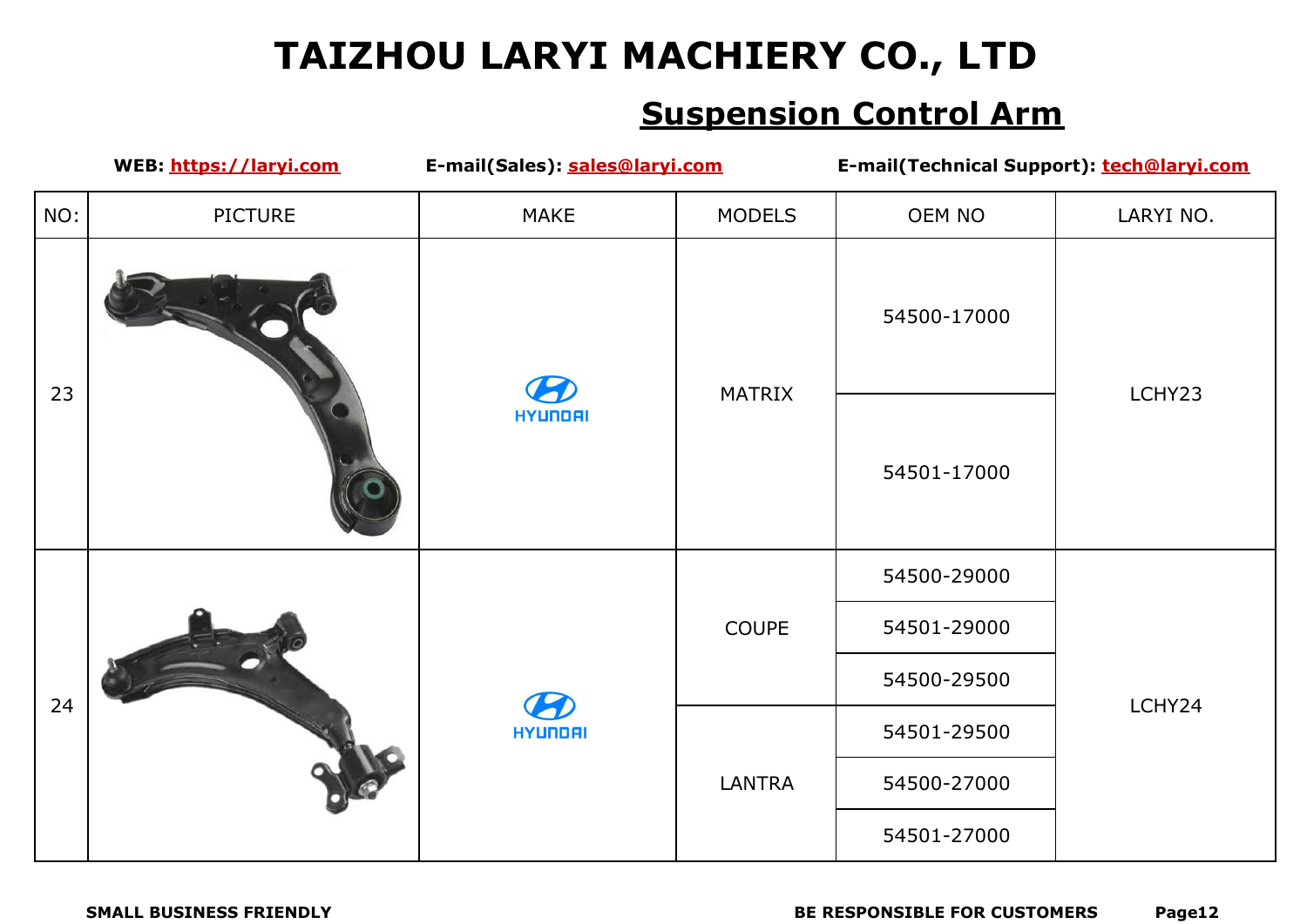| WEB: https://laryi.com |                | E-mail(Sales): sales@laryi.com |                 | E-mail(Technical Support): tech@laryi.com |           |
|------------------------|----------------|--------------------------------|-----------------|-------------------------------------------|-----------|
| NO:                    | <b>PICTURE</b> | <b>MAKE</b>                    | <b>MODELS</b>   | OEM NO                                    | LARYI NO. |
| 25                     |                | <b>HYUNDAI</b>                 | 瑞纳              | 54501-0U000                               | LCHY25    |
|                        |                |                                |                 | 54500-0U000                               |           |
| 26                     |                | 9<br>HYUNDAI                   | <b>TELA CAR</b> | 54400-H1000                               | LCHY26    |
|                        |                |                                |                 | 54401-H1000                               |           |
|                        |                |                                | TERRACAN        | 54400-H1150                               |           |
|                        |                |                                |                 | 54401-H1150                               |           |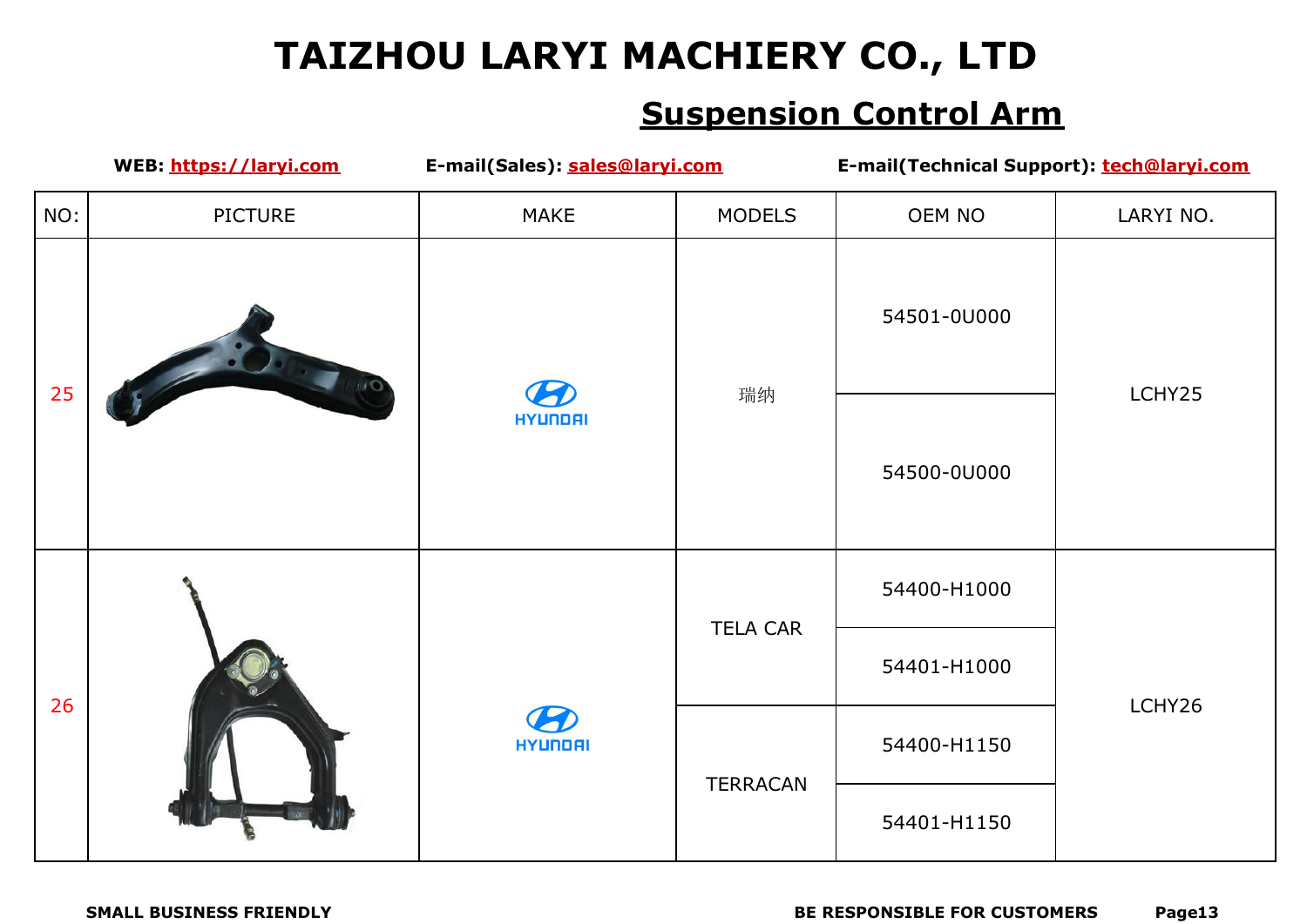| WEB: https://laryi.com |                     | E-mail(Sales): sales@laryi.com |               | E-mail(Technical Support): tech@laryi.com |           |
|------------------------|---------------------|--------------------------------|---------------|-------------------------------------------|-----------|
| NO:                    | <b>PICTURE</b>      | <b>MAKE</b>                    | <b>MODELS</b> | OEM NO                                    | LARYI NO. |
| 27                     |                     | 17<br><b>HYUNDAI</b>           | .             | 55220-39000                               | LCHY27    |
| 28                     | $\bullet$ $\bullet$ | 5<br><b>HYUNDAI</b>            | MUSSO (FJ)    | 44402-05000                               | LCHY28    |
|                        |                     |                                |               | 44401-05000                               |           |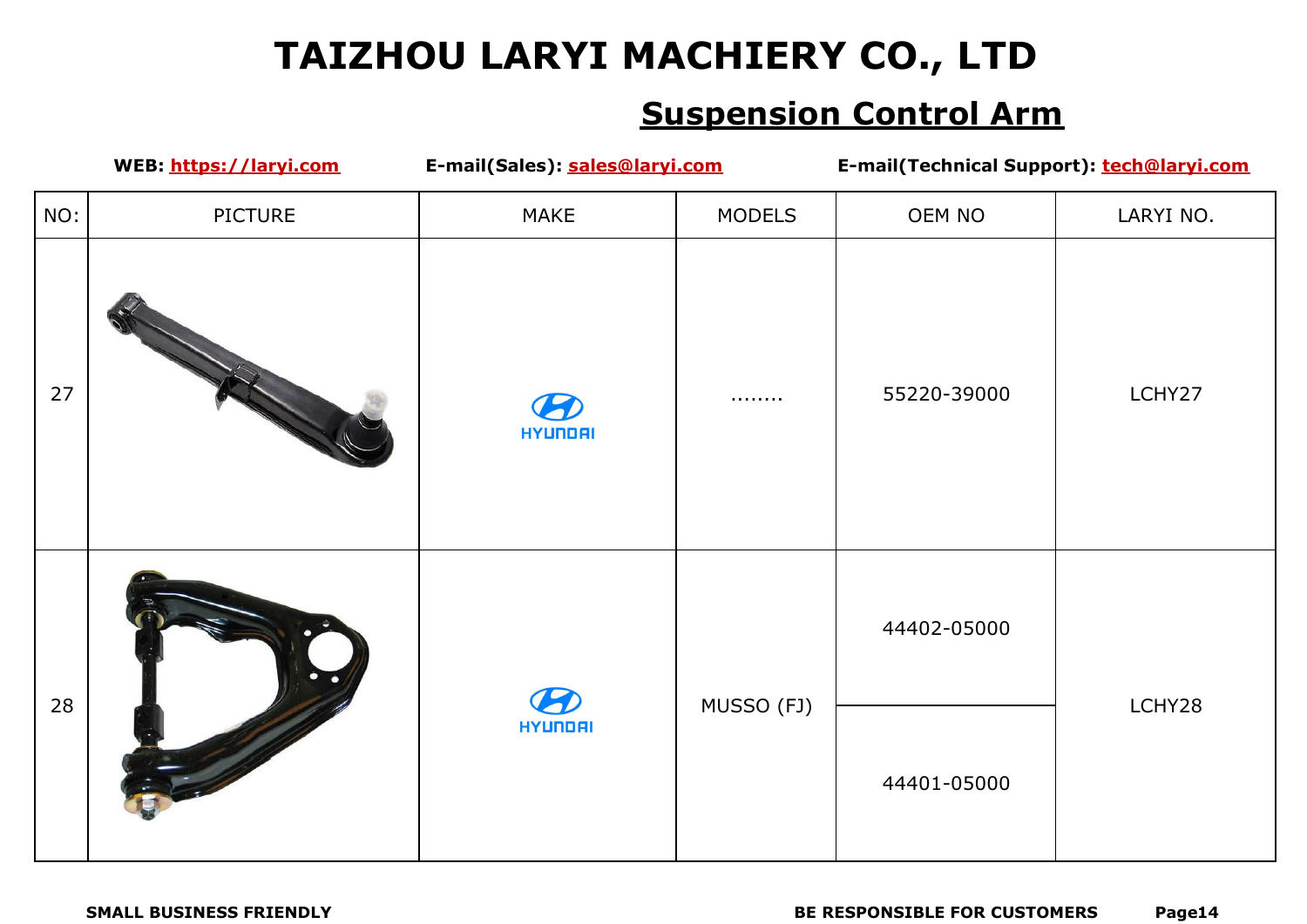|     | WEB: https://laryi.com | E-mail(Sales): sales@laryi.com |               | E-mail(Technical Support): tech@laryi.com |           |
|-----|------------------------|--------------------------------|---------------|-------------------------------------------|-----------|
| NO: | <b>PICTURE</b>         | <b>MAKE</b>                    | <b>MODELS</b> | OEM NO                                    | LARYI NO. |
| 29  |                        | HYUNDAI                        |               | 54540-4E000                               | LCHY29    |
|     |                        |                                |               | 54541-4E000                               |           |
|     |                        |                                |               | 54510-4E000                               |           |
| 30  |                        | <b>HYUNDAI</b>                 |               | 54420-4E000                               | LCHY30    |
|     |                        |                                |               | 54410-4E000                               |           |